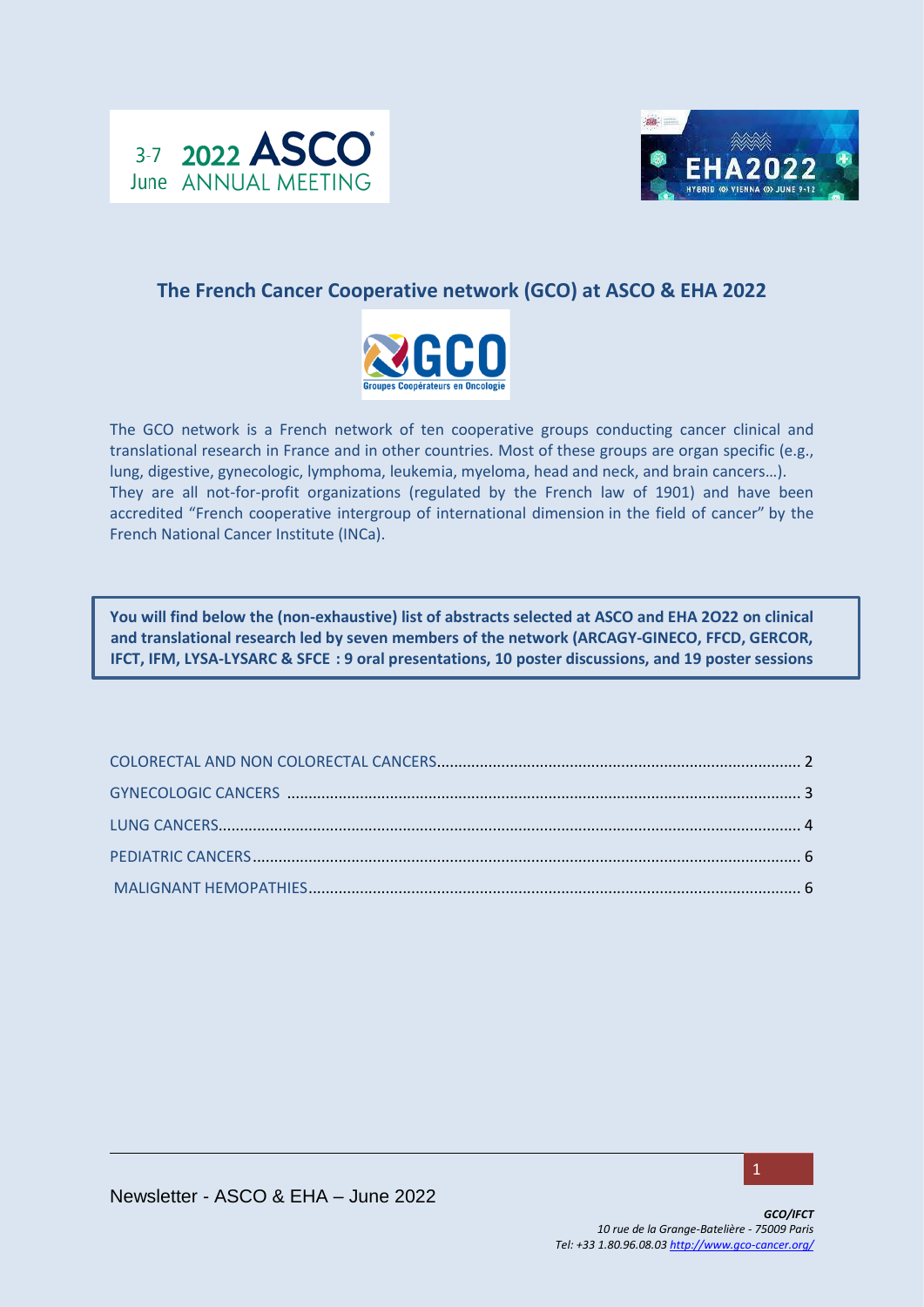# <span id="page-1-0"></span>**COLORECTAL AND NON-COLORECTAL CANCERS**

**FFCD : Fédération Francophone de Cancérologie Thoracique** *Francophone Federation of Digestive Tract Cancerology*

## **POSTER SESSION - ASCO 2022**

The PRODIGE 59-DURIGAST trial: A randomized phase II study evaluating FOLFIRI plus durvalumab and FOLFIRI plus durvalumab plus tremelimumab in second-line treatment of patients with advanced gastric or gastro-esophageal junction adenocarcinoma. David Tougeron **[Abstract](https://meetings.asco.org/abstracts-presentations/209264)**

## **POSTER SESSION - ASCO 2022**

PRODIGE 25 - FOLFA : Aflibercept-LV5FU2 as first-line treatment of non-resectable metastatic colorectal cancers. Results of a randomized FOLFA phase II trial Jean-Louis Legoux

**[Abstract](https://meetings.asco.org/abstracts-presentations/208548)**

## **GERCOR : Groupe Coopérateur Multidisciplinaire en Oncologie** *Multidisciplinary Oncology Cooperative Group*

#### **ORAL ABSTRACT SESSION - ASCO 2022**

STRATEGIC-1: Multi-Line Therapy Trial in Unresectable Wild-Type KRAS/NRAS/BRAF Metastatic Colorectal Cancer. A GERCOR C12-2 PRODIGE 39 Randomized Open-label Phase III study. Benoist Chibaudel [Abstract](https://meetings.asco.org/abstracts-presentations/208325)

## **ORAL ABSTRACT SESSION - ASCO 2022**

Adapted Physical Activity in patients (Pts) with advanced Pancreatic Cancer (APACaP): results from a prospective national randomized GERCOR trial. Cindy Neuzillet [Abstract](https://meetings.asco.org/abstracts-presentations/209175)

#### **ORAL ABSTRACT SESSION - ASCO 2022**

Atezolizumab plus modified DCF (docetaxel, cisplatin, and 5-fluorouracil) as first-line treatment for metastatic or locally advanced squamous cell anal carcinoma. A SCARCE**-**PRODIGE 60 randomized phase II study.

Stefano Kim [Abstract](https://meetings.asco.org/abstracts-presentations/208330)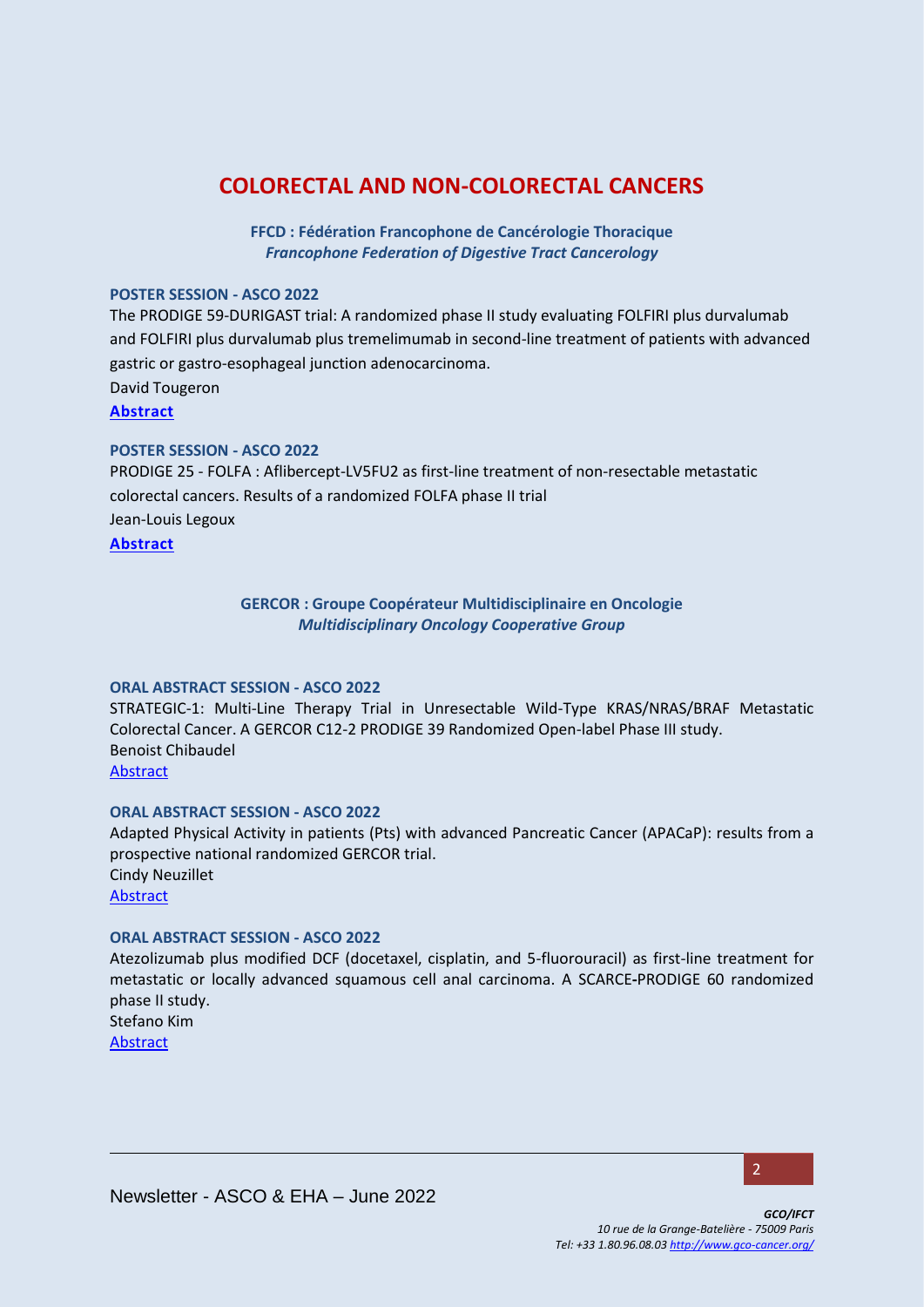### **POSTER SESSION - ASCO 2022**

Neoadjuvant nivolumab plus ipilimumab and adjuvant nivolumab in patients (pts) with localized microsatellite instability-high (MSI)/mismatch repair deficient (dMMR) oeso-gastric adenocarcinoma (OGA): The GERCOR NEONIPIGA phase II study.

Thierry Andre

[Abstract](https://meetings.asco.org/abstracts-presentations/205214)

### **POSTER SESSION - ASCO 2022**

A randomized non-comparative phase II study of maintenance OSE2101 vaccine alone or in combination with nivolumab (nivo), or FOLFIRI after induction with FOLFIRINOX in patients (Pts) with advanced pancreatic ductal adenocarcinoma (aPDAC): first interim results of the TEDOPAM GERCOR D17-01 PRODIGE 63 STUDY.

Marc Hilmi [Abstract](https://meetings.asco.org/abstracts-presentations/210687)

### **POSTER SESSION - ASCO 2022**

Durvalumab (D) plus tremelimumab (T) immunotherapy in patients (Pts) with advanced biliary tract carcinoma (BTC) after failure of platinum-based chemotherapy (CTx): interim results of the IMMUNOBIL GERCOR D18-1 PRODIGE-57 study. Matthieu Delaye

[Abstract](https://meetings.asco.org/abstracts-presentations/211081)

### **POSTER SESSION - ASCO 2022**

One-year duration of nivolumab plus ipilimumab in patients (pts) with microsatellite instabilityhigh/mismatch repair-deficient (MSI/dMMR) metastatic colorectal cancer (mCRC): Long-term followup of the GERCOR NIPICOL phase II study. Romain Cohen

**[Abstract](https://meetings.asco.org/abstracts-presentations/205215)** 

# **GYNECOLOGIC CANCERS**

**ARCAGY - Association de Recherche sur les CAncers dont GYnécologiques GINECO - Groupe d'Investigateurs Nationaux pour l'Étude des Cancers Ovariens et du sein** *[Cooperative Gynecological Cancer Research Group](http://www.arcagy.org/arcagy-organisation-et-recherche/)*

#### **POSTER DISCUSSION SESSION - ASCO 2022**

Role of cytoreductive surgery for the second ovarian cancer relapse in patients previously treated with chemotherapy alone at first relapse: A subanalysis of the DESKTOP III trial. Jalid Sehouli

[Abstract](https://meetings.asco.org/abstracts-presentations/206892)

## **POSTER SESSION - ASCO 2022**

Identification of patients with ovarian cancer who are experiencing the highest benefit from bevacizumab in first-line setting based on their tumor intrinsic chemosensitivity (KELIM): GOG-0218 validation study.

3

Newsletter - ASCO & EHA – June 2022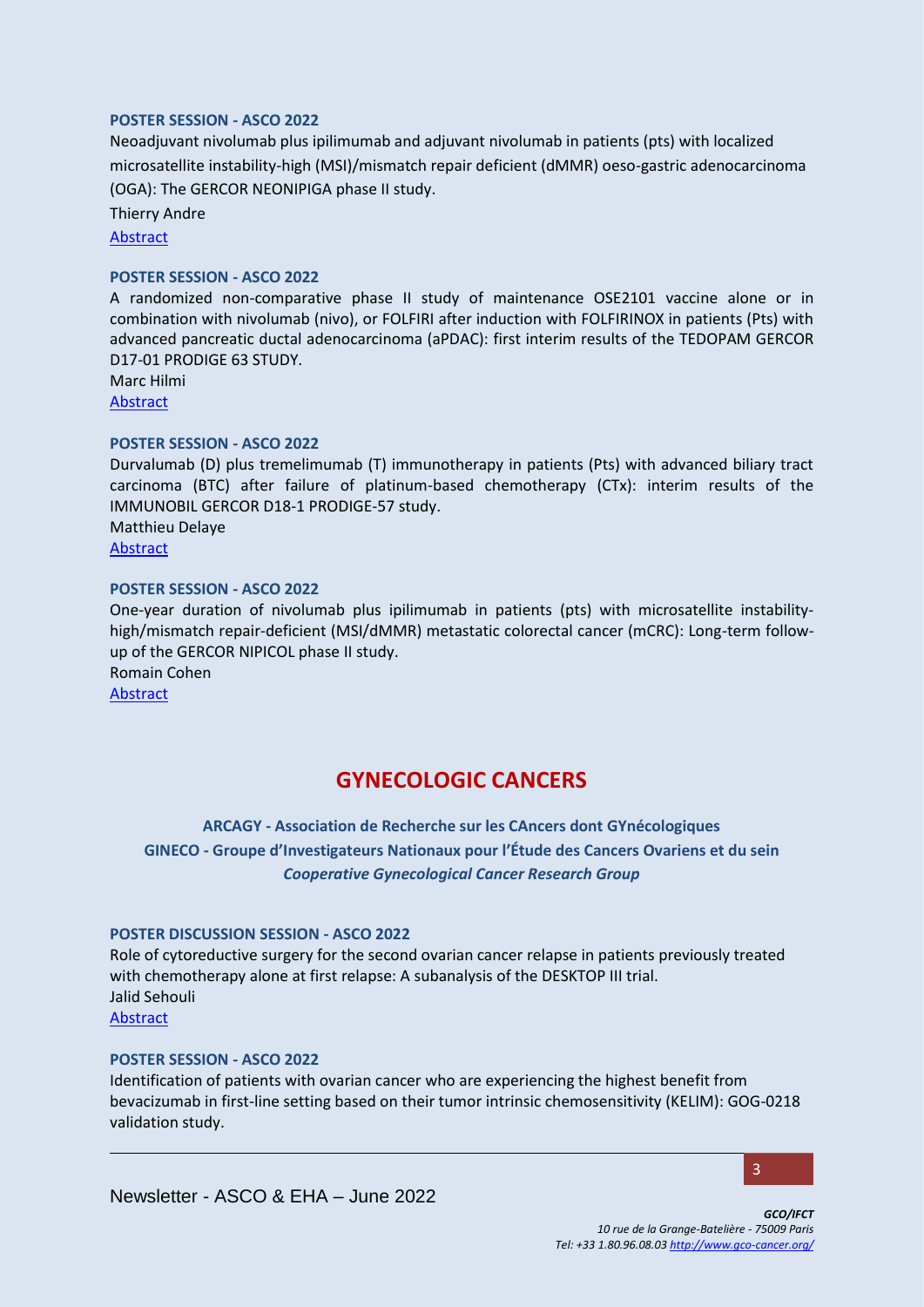Benoit You *[Abstract](https://meetings.asco.org/abstracts-presentations/207633)*

#### **POSTER SESSION - ASCO 2022**

Immune tumor microenvironnement (iTME) post-neoadjuvant chemotherapy, beyond PD-L1: Novel immune targets in ovarian cancer, data from the CHIVA trial, a GINECO/GINEGEPS study. Felix Blanc-Durand *[Abstract](https://meetings.asco.org/abstracts-presentations/207847)*

#### **POSTER SESSION - ASCO 2022**

Phase Ib INEOV neoadjuvant trial of durvalumab +/- tremelimumab with platinum chemotherapy for patients (pts) with unresectable ovarian cancer (OC): Final complete resection and pathological response rates.

Alexandra Leary *[Abstract](https://meetings.asco.org/abstracts-presentations/207767)*

### **POSTER SESSION - ASCO 2022**

OReO/ENGOT Ov-38 trial: Impact of maintenance olaparib rechallenge according to ovarian cancer patient prognosis—An exploratory joint analysis of the BRCA and non-BRCA cohorts. PAOLA-1 (Qol) Jean-Emmanuel Kurtz *[Abstract](https://meetings.asco.org/abstracts-presentations/207614)*

#### **POSTER SESSION - ASCO 2022**

Quality of life in patients with advanced high-grade ovarian cancer (HGOC) receiving maintenance therapies after first-line (1L) chemotherapy in the randomized phase III PAOLA-1/ENGOT-ov25 trial (NCT02477644). Jean Emmanuel Kurtz

*[Abstract](https://meetings.asco.org/abstracts-presentations/209644)*

#### **POSTER SESSION - ASCO 2022**

Time without symptoms or toxicity (TWiST) in patients with newly diagnosed advanced ovarian cancer receiving maintenance olaparib or placebo plus bevacizumab: Analysis of PAOLA-1/ENGOT-ov25 phase III trial. Florence Joly

*[Abstract](https://meetings.asco.org/abstracts-presentations/207826)*

#### **POSTER SESSION - ASCO 2022**

Efficacy of maintenance olaparib plus bevacizumab in patients with newly diagnosed advanced ovarian cancer according to BRCA mutation genotype in the phase III PAOLA-1/ENGOT-ov25 trial. Sana Intidhar Labidi-Galy *[Abstract](https://meetings.asco.org/abstracts-presentations/207681)*

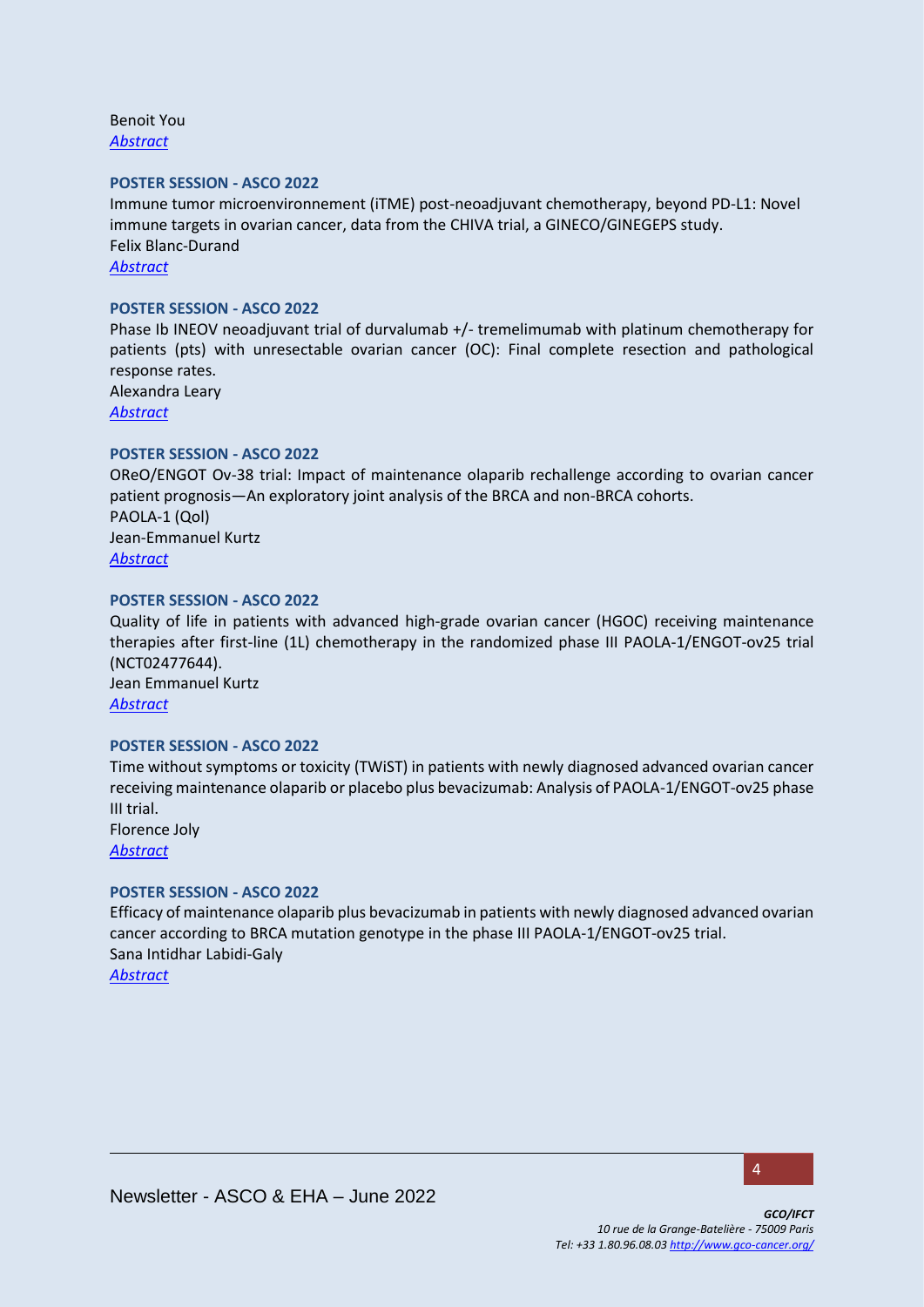### **TRIALS IN PROGRESS – POSTER SESSION - ASCO 2022**

TEDOVA/GINECO-OV244b/ENGOT-ov58 trial: Neo-epitope based vaccine OSE2101 alone or in combination with pembrolizumab versus best supportive care (BSC) as maintenance in platinumsensitive recurrent ovarian cancer with disease control after platinum. Alexandra Leary *[Abstract](https://meetings.asco.org/abstracts-presentations/213270)*

ENGOT-ov65/KEYNOTE-B96: Phase 3, randomized, double-blind study of pembrolizumab versus placebo plus paclitaxel with optional bevacizumab for platinum-resistant recurrent ovarian cancer. Nicoletta Colombo *[Abstract](https://meetings.asco.org/abstracts-presentations/213378)*

ENGOT-ov60/GOG-3052/RAMP 201: A phase 2 study of VS-6766 (RAF/MEK clamp) alone and in combination with defactinib (FAK inhibitor) in recurrent low-grade serous ovarian cancer (LGSOC). Susana N. Banerjee *[Abstract](https://meetings.asco.org/abstracts-presentations/213514)*

AGO-OVAR 2.29 (ENGOT-ov34): Atezolizumab in combination with bevacizumab and chemotherapy versus bevacizumab and chemotherapy in recurrent ovarian cancer (ROC). Philipp Harter *[Abstract](https://meetings.asco.org/abstracts-presentations/213188)*

# **LUNG CANCERS**

## **IFCT : Intergroupe Francophone de Cancérologie Thoracique**

#### <span id="page-4-0"></span>**POSTER SESSION - ASCO 2022**

Efficacy of dabrafenib-trametinib combination in BRAF V600E-mutated metastatic non–small cell lung cancer: Results of the IFCT-2004 BLaDE cohort. Aurélie Swalduz [Abstract](https://meetings.asco.org/abstracts-presentations/208898)

### **POSTER SESSION - ASCO 2022**

The Lung ART adjuvant radiotherapy phase 3 randomized trial: Impact of quality of resection in stage IIIAN2 patients. Pascal Thomas [Abstract](https://meetings.asco.org/abstracts-presentations/207989)

#### **TRIAL IN PROGRESS - POSTER SESSION - ASCO 2022**

A phase II randomized, open-labelled, multicenter study of safety and efficacy of combination brigatinib and carboplatin-pemetrexed therapy or brigatinib monotherapy as first-line treatment in patients with advanced ALK-positive non–small cell lung cancer (IFCT-2101 MASTERPROTOCOL ALK). Michael Duruisseaux

*[Abstract](https://meetings.asco.org/abstracts-presentations/213183)*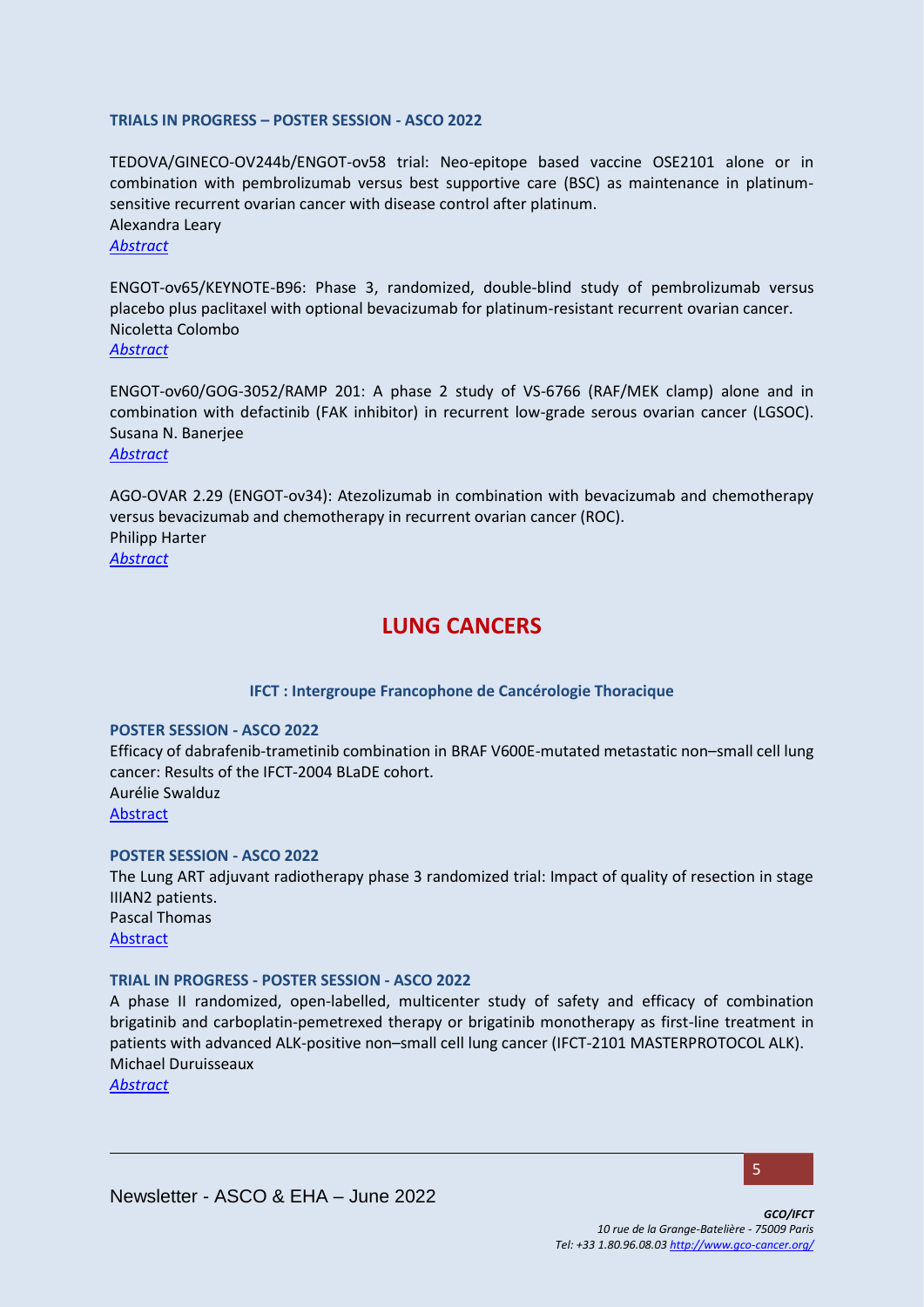# **PEDIATRIC CANCERS**

## <span id="page-5-0"></span>**SFCE : Société Française de lutte contre les Cancers et les leucémies de l'Enfant et de l'adolescent**

*French Society for the Fight against Cancer and Leukemia in Children and Adolescents*

## **ORAL ABSTRACT SESSION - ASCO 2022**

Securing access to innovative anticancer therapies for children, adolescents, and young adults outside clinical trials: The SACHA study of the French Society of Pediatric Oncology (SFCE). Pablo Berlanga [Abstract](https://meetings.asco.org/abstracts-presentations/206900)

**HEMOPATHIES MALIGNES** 

**LYSA : The LYmphoma Study Association**

### **POSTER DISCUSSION SESSION – ASCO 2022**

Sub- Cutaneous Rituximab Induction Followed by Short Rituximab Maintenance Improves Progression-Free Survival in Patients with Low-Tumor Burden Follicular Lymphoma. Final Results of FLIRT Phase III Trial, a LYSA Study. Guillaume Cartron [Abstract](https://meetings.asco.org/abstracts-presentations/207255)

## **ORAL PRESENTATION - EHA 2022**

CAR T-Cells Associated Acute Toxicity in B-Cell Non-Hodgkin Lymphoma: Real-World Study from the DESCAR-T Registry Pierre Sesques [Abstract](https://library.ehaweb.org/eha/2022/eha2022-congress/357074/pierre.sesques.car.t-cells.associated.acute.toxicity.in.b-cell.non-hodgkin.html?f=listing%3D4%2Abrowseby%3D8%2Asortby%3D2%2Amedia%3D3%2Aspeaker%3D619405)

#### **POSTER PRESENTATION - EHA 2022**

A Large French Real World Multicentric Prospective Cohort of Patients with Lymphoma (REALYSA Study): Description of the Diffuse Large B Cell Lymphoma Patients in Real World in France Hervé Ghesquières

[Abstract](https://library.ehaweb.org/eha/2022/eha2022-congress/358045/herve.ghesquieres.a.large.french.real.world.multicentric.prospective.cohort.of.html?f=listing%3D0%2Abrowseby%3D8%2Asortby%3D1%2Asearch%3Drealysa)

## **ORAL PRESENTATION – EHA 2022**

A Matched Comparison of Tisagenlecleucel and Axicabtagene Ciloleucel CAR T Cells in Relapsed or Refractory Diffuse Large B-Cell Lymphoma: A Real-Life LYSA Study from The French DESCAR-T Registry Emmanuel Bachy [Abstract](https://library.ehaweb.org/eha/2022/eha2022-congress/357124/emmanuel.bachy.a.matched.comparison.of.tisagenlecleucel.and.axicabtagene.html?f=listing%3D4%2Abrowseby%3D8%2Asortby%3D2%2Amedia%3D3%2Aspeaker%3D880507)

#### **POSTER PRESENTATION - EHA 2022**

Intrathecal Methotrexate Prophylaxis and Central Nervous System Relapse in Patients with Diffuse Large B-Cell Lymphoma Treated with Intensified R-ACVBP Strategy Loic Renaud

Newsletter - ASCO & EHA – June 2022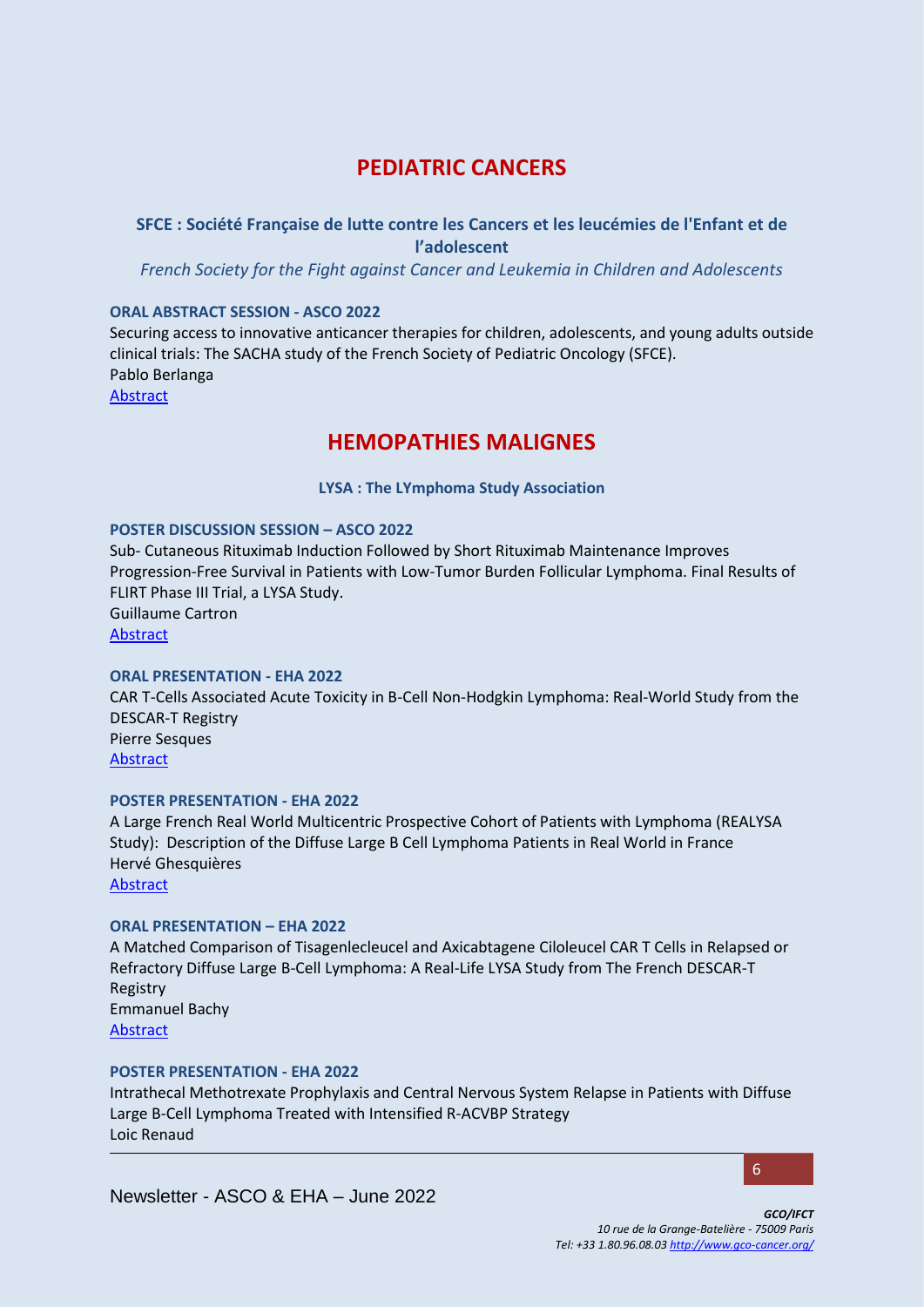## [Abstract](https://library.ehaweb.org/eha/2022/eha2022-congress/358076/loc.renaud.intrathecal.methotrexate.prophylaxis.and.central.nervous.system.html?f=listing%3D0%2Abrowseby%3D8%2Asortby%3D1%2Asearch%3Drenaud)

#### **POSTER PRESENTATION - EHA 2022**

Sub-cutaneous Rituximab induction followed by short Rituximab maintenance improves PFS in patients with low-tumor burden follicular lymphoma. Final results of FLIRT phase III trial, a LYSA study.

Guillaume Cartron [Abstract](https://library.ehaweb.org/eha/2022/eha2022-congress/357993/guillaume.cartron.sub-cutaneous.rituximab.induction.followed.by.short.html?f=listing%3D0%2Abrowseby%3D8%2Asortby%3D1%2Asearch%3Dflirt)

## **IFM : Intergroupe Francophone du Myélome** *Intergroup Francophone of myeloma*

## **ORAL ABSTRACT SESSION – ASCO 2022**

Ixazomib and daratumumab without dexamethasone (i-dara) in elderly frail relapsing myeloma (rrmm) patients: results of the phase 2 study IFM 2018-02 of the Intergroupe Francophone du Myelome (IFM).

Xavier Leleu

[Abstract](https://meetings.asco.org/abstracts-presentations/213608)

### **ORAL ABSTRACT SESSION – ASCO 2022**

Daratumumab carfilzomib lenalidomide and dexamethasone as induction therapy in high-risk transplant eligible newly diagnosed myeloma patients: Results of the phase 2 study IFM 2018-04 Cyrille Touzeau

[Abstract](https://meetings.asco.org/abstracts-presentations/207299)

### **POSTER PRESENTATION - EHA 2022**

Ixazomib, pomalidomide and dexamethasone (IXPD) in relapsed or refractory multiple myeloma (RRMM) characterized with high-risk cytogenetics. IFM 2014-01 Arthur Bobin [Abstract](https://library.ehaweb.org/eha/2022/eha2022-congress/357752/xavier.leleu.ixazomib.pomalidomide.and.dexamethasone.28ixpd29.in.relapsed.or.html?f=listing%3D0%2Abrowseby%3D8%2Asortby%3D1%2Asearch%3Dixazomib)

#### **POSTER PRESENTATION - EHA 2022**

Ixazomib and daratumumab without dexamethasone (I-DARA) in elderly frail relapsing myeloma (RRMM) patients: results of the phase 2 study ifm 2018-02 of the Intergroupe Francophone du Myelome (IFM). Margaret Macro [Abstract](https://library.ehaweb.org/eha/2022/eha2022-congress/357789/margaret.macro.ixazomib.and.daratumumab.without.dexamethasone.28i-dara29.in.html?f=listing%3D0%2Abrowseby%3D8%2Asortby%3D1%2Asearch%3Dixazomib)

#### **POSTER PRESENTATION - EHA 2022**

Carfilzomib in relapsed/refractory multiple myeloma patients: the real-life experience of emmy C Hulin

[Abstract](https://library.ehaweb.org/eha/2022/eha2022-congress/357815/c.hulin.carfilzomib.in.relapsed.refractory.multiple.myeloma.patients.the.html?f=listing%3D0%2Abrowseby%3D8%2Asortby%3D1%2Asearch%3Dcarfilzomib)

**POSTER PRESENTATION - EHA 2022**